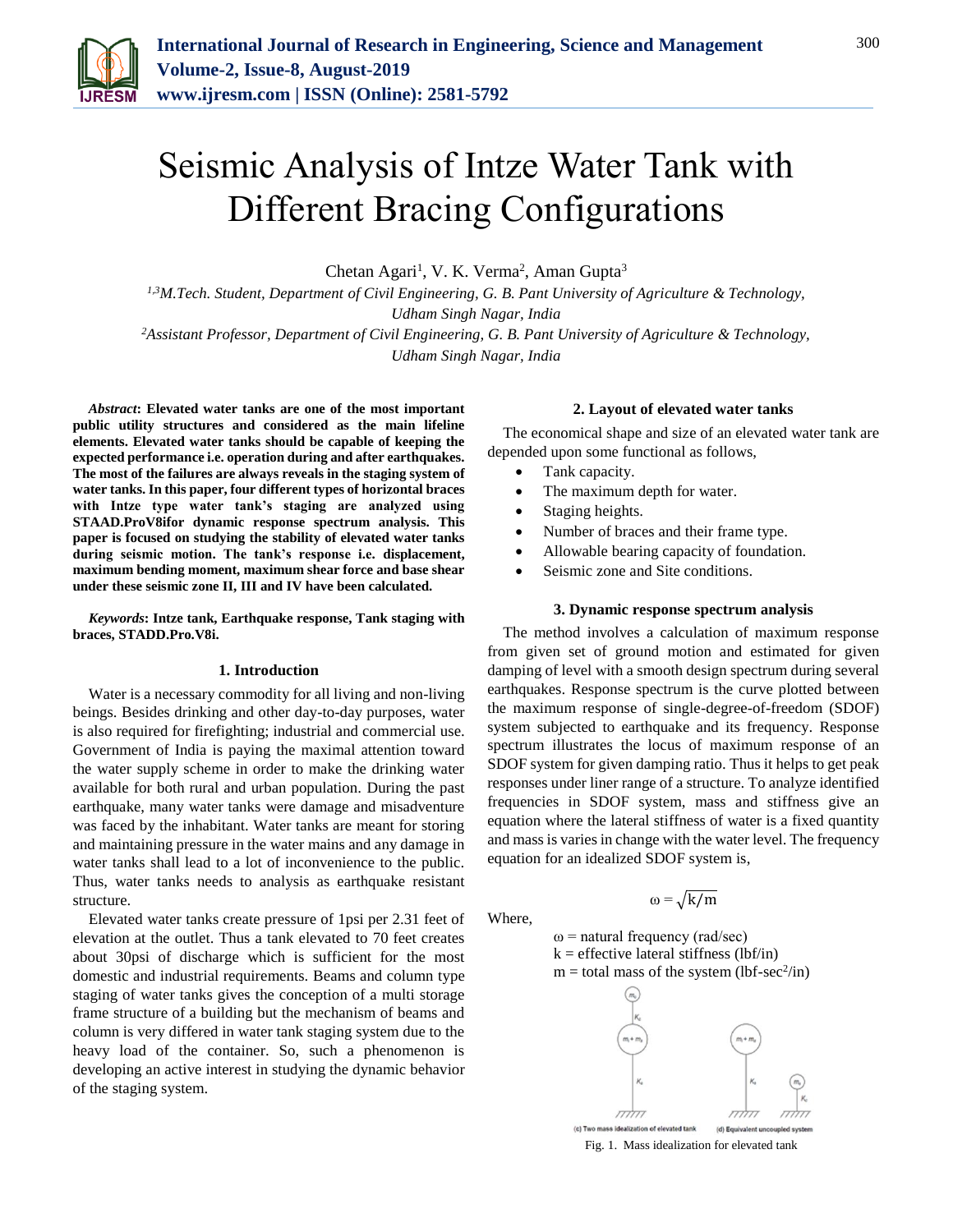

## **4. Computation of dynamic quantities**

The code IS: 1893 (Part 2)-2002 provide equalization for dynamic analysis for the elevated water tanks.

## *A. Horizontal Seismic Coefficient*

The seismic coefficient  $A_h$  will be calculated by using formula  $A_h = \frac{z}{2}$  $\frac{Z}{2}$ x  $\frac{S_a}{g}$  $\frac{S_a}{g} X \frac{I}{R}$ 

R

Where,

 $Z =$  Zone factor as per Table 2 of IS 1893 (Part 1)-2002,

I = Importance factor as per Table 1 of IS 1893 (Part 2)-2002,  $R =$ Response reduction factor as per Table 2 of IS 1893 (Part 2)-2002,

 $Sa/g = A$ verage response acceleration coefficient as given by Fig. 2 and table 3 of IS: 1893 (Part 1)-2002 and subjected to clause 4.5.1 to 4.5.4 of standard.

## *B. Base Shear*

The base shear for elevated tank on impulsive mode, just about the base of staging is given by,

$$
V_i = (A_h)_i (m_i + m_s)\ g
$$

In which  $(A_h)$  is horizontal seismic coefficient for impulsive mode,  $m_i$  is impulsive mass of liquid on container,  $m_s$  is mass of container one–third mass of staging, g is acceleration due to gravity.

And in convective mode the base shear is given by

$$
V_c = (A_h)_c \ m_c \ g
$$

In which  $(A_h)$ <sub>c</sub> is horizontal seismic coefficient for convective mode,  $m_c$  is convective mass of liquid on container.

So the base shear will be obtained by combining the impulsive and convective mode

$$
V = \sqrt{V_i^2 + V_c^2}
$$

In which Vis total base shear by elevated tank,  $V_i$  is base shear in impulsive mode,  $V_c$  is base shear in convective mode.

## *C. Hydrodynamic Pressure*

The pressure exerted by the liquid in the tank is

$$
P = Q_w (A_h)_i \rho g h \cos φ
$$
  
And 
$$
Q_w = 0.866 [1 - (y/h)2 ] \tanh [0.866 (D / h_l)]
$$

In which P is hydrodynamic pressure on tank wall,  $Q_w$  is coefficient of pressure on tank wall, ρ is mass density of liquid,  $\phi$  is circumferential angle,  $h<sub>l</sub>$  is maximum depth of liquid, y is vertical distance of a point on tank wall from bottom of tank wall.

## *D. Pressure due to Wall Inertia*

Pressure on the tank wall due to its inertia is given by

 $P_{ww} = (A_h)_i$  t  $\rho_d$  g

# In which  $p_d$  = mass density of tank wall, t = thickness of wall.

## **5. Process of analysis on STAAD.ProV8i**

In this software, response spectrum analysis evince is fitted for defined spectrum and as well as a number of international

code specified spectra. For analyzing and study of reinforce cement concrete tanks on different height with different staging pattern in seismic zone II, III and IV following procedure is adopted given step by step as follow.

Step 1: Structure fabrication

- Beginning of New project in space with a file locator, available on the drive.
- Give the file name and its location.
- The units for length and force are in meter and kilo newton respectively.
- Click next and finish.

Step 2: Geometrical Modeling

- In snap node edit, we have to change the grid plane and construction line as per geometry on X and Y space.
- Creation of nodal points in space X and Y as per design specification.
- Connect all node and create a circular repeat.
- Clicks apply and the three-dimensional model is in space X, Y and Z.
- Coordinate  $0$ ,  $0$ , and  $0$  in  $X$ ,  $Y$  and  $Z$  direction is serialized.

Step 3: Properties Installation

- In general segment of modeling, section property will define.
- In define tap, all properties of column, beam and thickness will be defined as per design.
- Properties of the beam, column, wall etc. is selected one by one and then assigned on the model.
- Don't forget to select the material during defining of properties.

Step 4: Supports Conditions

- In the modeling section select the support option.
- The support tap creates all type of supports i.e. fixed, pinned, roller etc.
- Click on create option and create support as per design.
- Select all support nodes of the model and assign the support properties.

Step 5: loads and Load Combination

- In modeling segment load and definition is selected.
- On the definition tap, we have all condition like wind, seismic, snow, reference load definition etc.
- Choice the definition and select the add option then as per Indian stander code section generated the loads for different seismic zones as per design.
- Assign the properties of definition tap.
- Click on load case detail and define all loads, dead load, live load, wind load, seismic load, floor load etc. as per design properties.
- Assign the given load on three-dimensional structure and add on load case detail. Generate the load combinations.
- Load combinations applied on model and click on each generate load.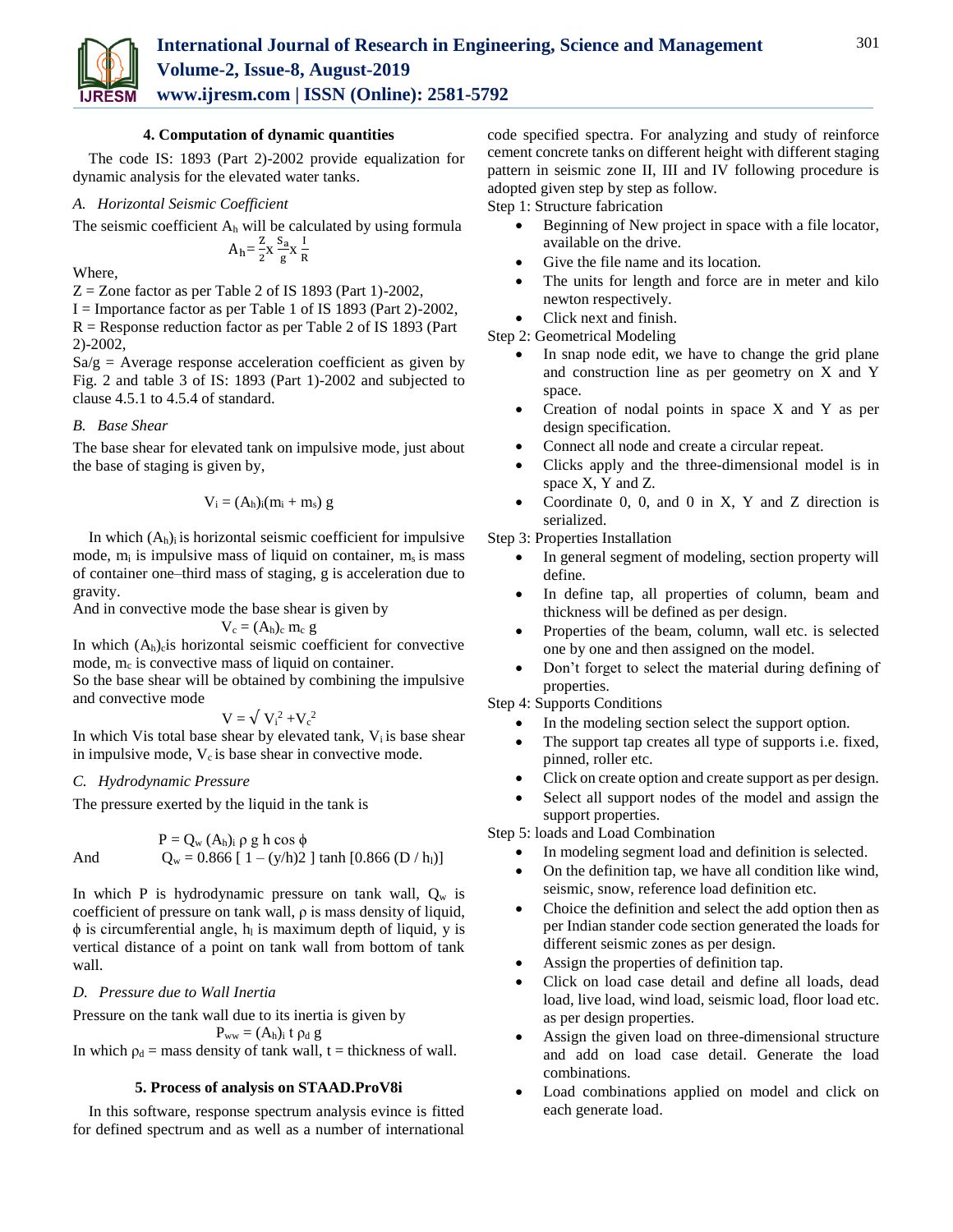

Step 6: Model Analysis

 Click on analysis/Print section and command print option for all and select add.

 Click in perform analysis print all command and Click analysis in task bar then our model is ready for results.

- Step 7: Results Exploration
	- The run analysis, process the whole structure and show all the error, warning and note if it can be detected in the structure.
	- Click on view output file and click on done and all results explore on output views.
	- Then go to the post processing section and select generated load cases and click ok. It will show the value of deflection, bending, shear, torsion and axial force in any model. Select the parameters of model and note done the results.

## **6. Detail of frame data**

 The Table.1 shows all the variables which are describing different seismic zones, bracing, conditions of tank and all the parameters which is going to be used in analyzing of Intze tank for the present study.

| Intze tank model detail |                                 |                                   |  |  |  |  |  |
|-------------------------|---------------------------------|-----------------------------------|--|--|--|--|--|
| S. No.                  | Name of parameter               | Value of parameter                |  |  |  |  |  |
| 1.                      | Seismic zones                   | II, III, IV                       |  |  |  |  |  |
| $\overline{2}$ .        | Seismic zone factor             | $II = 0.10$ , $III = 0.16$        |  |  |  |  |  |
|                         |                                 | $IV = 0.24$                       |  |  |  |  |  |
| 3.                      | Types of bracing pattern        | Simple bracing.                   |  |  |  |  |  |
|                         |                                 | Cross bracing.                    |  |  |  |  |  |
|                         |                                 | Radial bracing.                   |  |  |  |  |  |
|                         |                                 | Rectangular bracing.              |  |  |  |  |  |
| $\overline{4}$ .        | Condition                       | <b>Tank Full</b>                  |  |  |  |  |  |
|                         |                                 | <b>Tank Empty</b>                 |  |  |  |  |  |
| 5.                      | Height of staging               | 20 <sub>m</sub>                   |  |  |  |  |  |
| 6.                      | Number of column                | 8                                 |  |  |  |  |  |
| 7.                      | Soil type                       | Medium soil                       |  |  |  |  |  |
| 8.                      | Types of support                | Fixed support                     |  |  |  |  |  |
| 9.                      | Response reduction factor       | 2.5                               |  |  |  |  |  |
| 10.                     | Importance factor (I)           | 1.5                               |  |  |  |  |  |
| 11.                     | Damping ratio                   | 5 %                               |  |  |  |  |  |
| 12.                     | Capacity of container (V) in KL | 1000                              |  |  |  |  |  |
| $\overline{13}$ .       | Diameter of cylindrical wall    | 15.57 m                           |  |  |  |  |  |
| 14.                     | Rise of top dome                | 3.081 m                           |  |  |  |  |  |
| 15.                     | Thickness of top dome           | $0.08$ m                          |  |  |  |  |  |
| 16.                     | Top ring beam                   | $0.2 \times 0.2 \text{ m}^2$      |  |  |  |  |  |
| 17.                     | Thickness of cylindrical wall   | 0.17 <sub>m</sub>                 |  |  |  |  |  |
| 18.                     | Height of cylindrical wall      | $4.622 \text{ m}$                 |  |  |  |  |  |
| 19.                     | Middle ring beam length         | 1 <sub>m</sub>                    |  |  |  |  |  |
| 20.                     | Middle ring beam height         | $0.25$ m                          |  |  |  |  |  |
| 21.                     | Height of conical wall          | 2.309 m                           |  |  |  |  |  |
| 22.                     | Thickness of conical wall       | 0.38 <sub>m</sub>                 |  |  |  |  |  |
| 23.                     | Diameter of bottom dome         | 11.40 m                           |  |  |  |  |  |
| 24.                     | Rise of bottom dome             | 2.156                             |  |  |  |  |  |
| 25.                     | Thickness of bottom dome        | 0.38 <sub>m</sub>                 |  |  |  |  |  |
| 26.                     | Bottom ring beam                | $1.25 \times 0.62$ m <sup>2</sup> |  |  |  |  |  |
| 27.                     | <b>Brace</b> size               | $0.6 \times 0.4 \text{ m}^2$      |  |  |  |  |  |
| 28.                     | Number of braces on tank        | 4                                 |  |  |  |  |  |
| 29.                     | Number of column on tank        | 8                                 |  |  |  |  |  |

Table 1

## **7. Bracing patterns on Intze Tank Staging**

Water tower without brace, would have inherent stability against force applied in every direction (all three axis; leftright, up-down, forward and backward) but there is nothing about this arrangement that would effectively prevent bent, rotation, or twisting about the structure's vertical axis. So the structure needs braces for supporting them in all condition. According to IS: 11682 – 1985 If the height of staging is greater than 6m above foundation, the column shall need of horizontal bracing.



Fig. 2. Staging with simple brace



Fig. 3. Staging with cross brace



Fig. 4. Staging with radial brace



Fig. 5. Staging with rectangular brace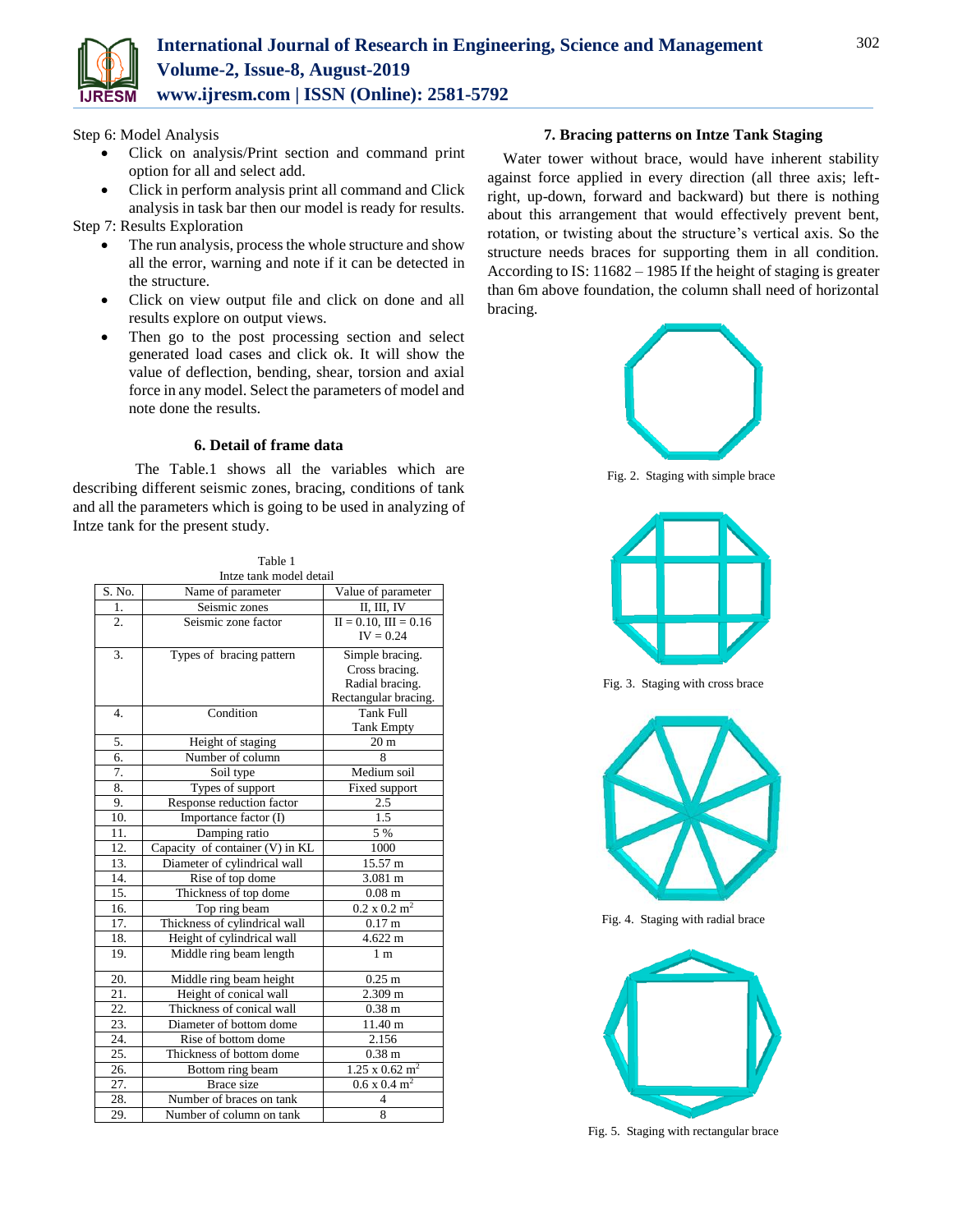

### **8. Intze tank with horizontal brace staging**

In this paper four types of brace used and creates four staging pattern for supporting the container and transfer the load easily to the foundation without any failure. In this study, we analyzed24 models for checking their best performance and handling during seismic waves. For an example a three dimensional FE model of cross type brace staging is shown as follows.



Fig. 6. Finite element model in Stadd.ProV8i

## **9. Explication on Intze Tank Staging**

#### *A. Displacement on Structure*

Displacement or deflection is the backdown form initial position to final moving position of a structural element. It just because of enforces on structure by earthquake/seismic reaction. Fig 4.8 shows the displacement of structure during earthquake. The maximum displacement is possible in element i.e. beam, column, joints, brace and toe of elevated water tank.

## *B. Base shear on structure*

During seismic activity, seismic wave forms forces on the base of any structures that maximum expected lateral forces estimated as base shear. The structure always fixed at the base foundation level. During seismic forces, foundation cannot hold the structure strongly so structure deflects, and base shear is diffused all along with the height of the structure. Base shear also depend upon the soil condition of the site.

## *C. Maximum shear force on structure*

A shear forces is a forces that acts on a plane passing through the body. It can separates structure in two different parts in inverse directions. It always acts on the large part of structure and fails the design. For detecting the cause of failure we need to analysis of maximum share force for safe design.

## *D. Maximum bending moment on structure*

Bending moment is the bend of structure element form its axis when external force or moment is applied on structure. Tensile stress and compressive stress are proportionally increased with bending moment. It gives ideas dealing with forces on structure same in real situation. It shows where and how the moment will act on the structure i.e. how a structure will rove during application of a load.

### **10. Results**

Result of all braces with their properties in study are shown in table form and their graphs also have been includes as follows.

| Table 2                                                                  |
|--------------------------------------------------------------------------|
| Displacement value of tank at the empty and filled condition for seismic |
| zones                                                                    |

| Braces on   |        | Empty condition |        | Filled condition |        |        |  |
|-------------|--------|-----------------|--------|------------------|--------|--------|--|
| staging     | zone   | Zone            | Zone   | Zone             | Zone   | Zone   |  |
|             | П      | Ш               | IV     | Н                | Ш      | IV     |  |
| Simple      | 26.287 | 41.787          | 62.53  | 33.404           | 50.726 | 74.674 |  |
| Rectangular | 24.744 | 39.75           | 58.55  | 31.237           | 47.002 | 68.919 |  |
| Cross       | 24.595 | 39.022          | 58.354 | 31.219           | 46.947 | 68.821 |  |
| Radial      | 24.592 | 39.015          | 58.341 | 31.192           | 46.893 | 68.733 |  |

Table 2 shows the value of displacement due to staging for different braces with tank filled and empty condition in seismic zones II, III and IV.



Fig. 7. Displacement values of tank with different staging in seismic zone II for empty and filled condition



Fig. 8. Displacement values of tank with different staging in seismic zone III for empty and filled condition



Fig. 9. Displacement values of tank with different staging in seismic zone III for empty and filled condition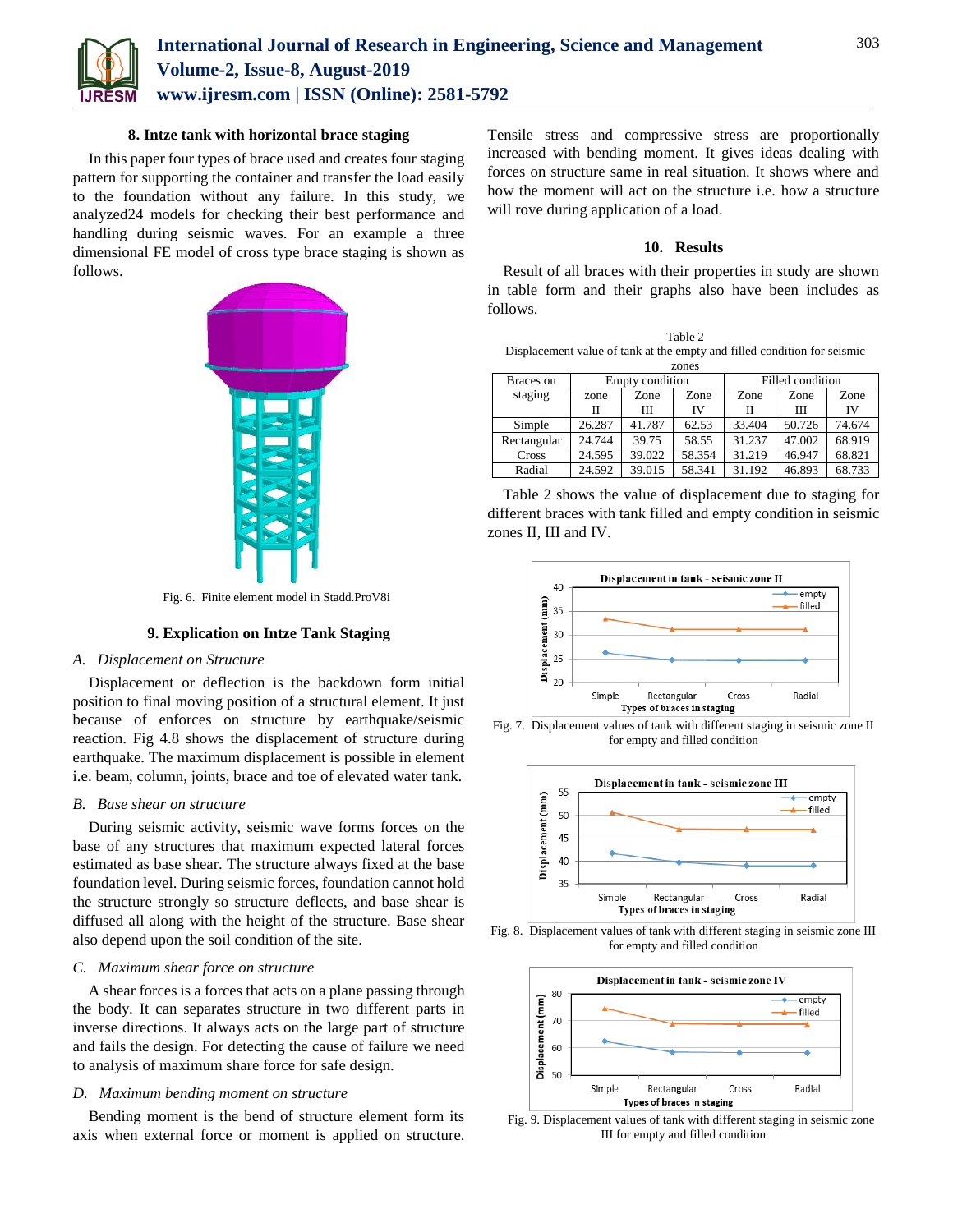

# **International Journal of Research in Engineering, Science and Management Volume-2, Issue-8, August-2019 www.ijresm.com | ISSN (Online): 2581-5792**

Table 3

| Bending moment value of tank at the filled and empty condition for seismic zones |                 |          |         |                  |          |         |  |
|----------------------------------------------------------------------------------|-----------------|----------|---------|------------------|----------|---------|--|
| Braces on staging                                                                | Empty condition |          |         | Filled condition |          |         |  |
|                                                                                  | Zone II         | Zone III | Zone IV | Zone II          | Zone III | Zone IV |  |
| Simple                                                                           | 374.682         | 423.438  | 489.779 | 1190.6           | 1246.4   | 1324.7  |  |
| Rectangular                                                                      | 385.549         | 436.582  | 504.627 | 1202.8           | 1262.4   | 1341.8  |  |
| Cross                                                                            | 372.085         | 421.413  | 487.184 | 1188.3           | 1245.6   | 1322.1  |  |
| Radial                                                                           | 369.943         | 418.318  | 482.818 | 1185.8           | 1242.0   | 1316.9  |  |

| Shear force value of tank at the empty and filled condition for seismic zones. |  |  |
|--------------------------------------------------------------------------------|--|--|
|                                                                                |  |  |

| Braces on staging | Empty condition |          |         | Filled condition |          |         |
|-------------------|-----------------|----------|---------|------------------|----------|---------|
|                   | Zone II         | Zone III | Zone IV | Zone II          | Zone III | Zone IV |
| Simple            | 456.97          | 496.85   | 550.077 | 1614.9           | 1662.3   | 1725.5  |
| Rectangular       | 477.43          | 520.38   | 577.622 | 1635.3           | 1685.5   | 1752.3  |
| Cross             | 456.52          | 496.61   | 550.065 | 1614.1           | 1660.5   | 1722.4  |
| Radial            | 454.86          | 493.96   | 546.093 | 1611.7           | 1657.2   | 1717.7  |

Fig. 7, 8 and 9 are shown the graph of displacement values in seismic zone II, III and IV respectively, and the graphs are plotted between displacement (mm) and types of braces in staging for empty and filled condition of tank. The displacement value is increasing as the increase in seismic zone intensity. The displacement value is lower for the empty condition and shows higher values for filled condition. The maximum value of displacement is shown by simple type brace staging and goes on decrease for rectangular, cross and minimum is shown by radial type brace staging in tank.

The variation of bending moment for different staging with braces is shown in Table 3 for empty condition and filled condition of container in seismic zone II, III and IV.



Fig. 10. Bending moment at the empty condition of tank



Fig. 11. Bending moment at the filled condition of tank

The Fig. 10 and 11 shows the graphical representation of maximum bending moments for staging with different braces at the empty condition and filled condition of tank. The graphs are plotted between bending moment (kN-m) and the types of

braces for bending moment values in seismic zones.

The values of maximum bending moment are lower for empty condition and increase for filled condition. The higher value of bending moment is shown by rectangular type brace staging element and it goes on decrease for simple, cross and lower value of bending moment is shown by radial type brace staging elements for all seismic zones.

The variation in values of shear forces is shown in Table.4 atthe empty and filled condition of tank for all braces pattern with staging in seismic zone II, III and IV.







Fig. 13. Shear force value for braces in seismic zone III



Fig. 14. Shear force value for braces in seismic zone IV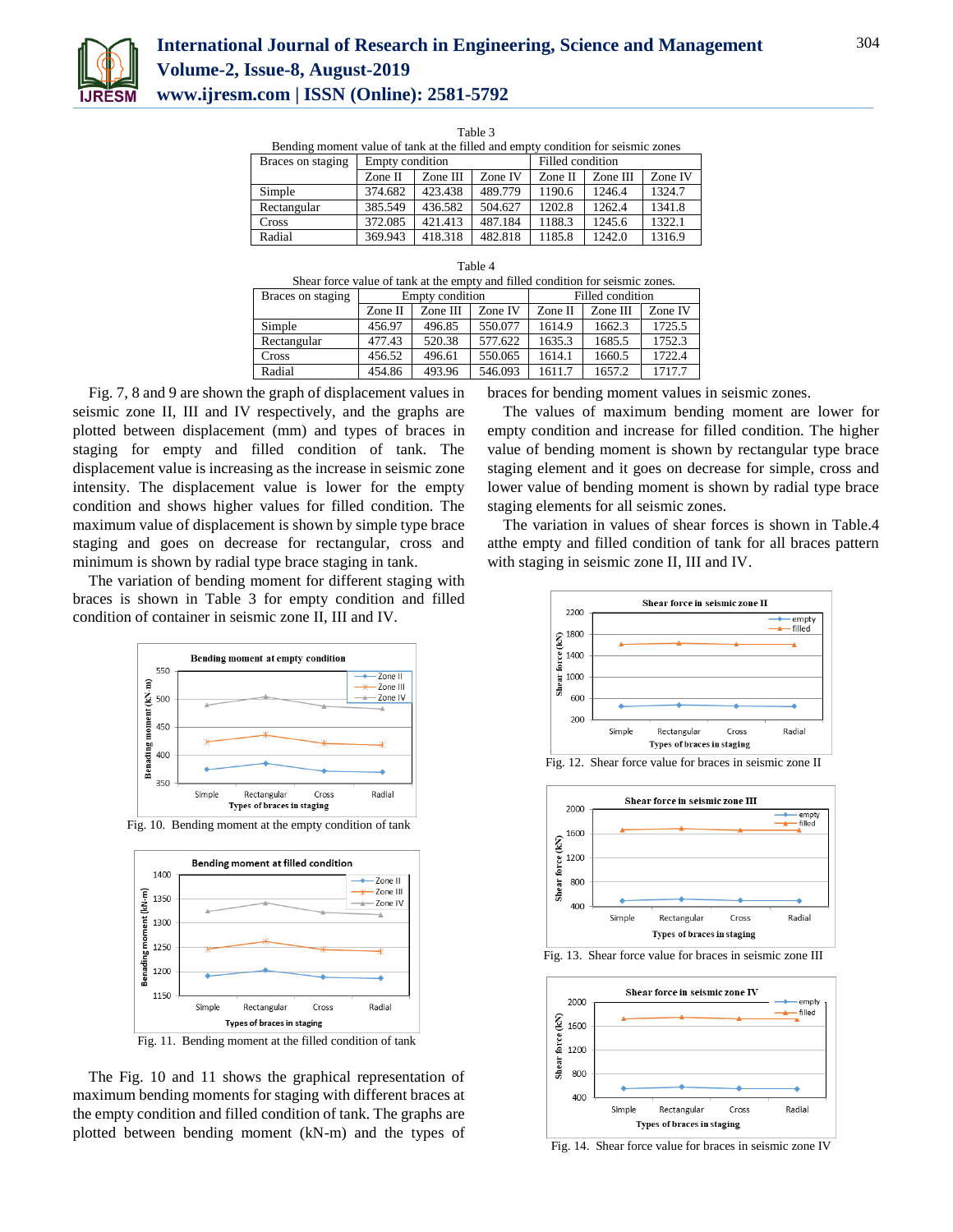

| Table 5                                                                      |          |         |                  |          |         |  |  |
|------------------------------------------------------------------------------|----------|---------|------------------|----------|---------|--|--|
| Base shear value of tank at the filled and empty condition for seismic zones |          |         |                  |          |         |  |  |
| Empty condition                                                              |          |         | Filled condition |          |         |  |  |
| Zone II                                                                      | Zone III | Zone IV | Zone II          | Zone III | Zone IV |  |  |
| 302.166                                                                      | 483.322  | 724.625 | 355.57           | 568.7    | 852.6   |  |  |
| 329.303                                                                      | 526.729  | 789.704 | 382.708          | 612.1    | 917.7   |  |  |
| 337.623                                                                      | 540.036  | 809.654 | 391.027          | 625.4    | 937.7   |  |  |
| 340.54                                                                       | 544.709  | 816.661 | 393.948          | 630.1    | 944.7   |  |  |
|                                                                              |          |         |                  |          |         |  |  |

The Fig. 12, 13 and 14 is shown the representation of shear force vales for seismic zones II, III and IV. The graphs are plotted between shear force (kN) and types of braces in staging for the empty and fill condition of tank. From the graphs the value of shear force is higher for the rectangular type staging elements and goes in decrease for simple, cross and less values are shown in radial type brace staging in all seismic zones.

The Table 5 is shows the variation in base shear of tank for empty and filled condition of container with staging of different braces in seismic zone II, III and IV.





Fig. 15. Base shear values at the empty condition of tank in seismic zones

Fig. 16. Base shear values at the empty condition of tank in seismic zones

The Fig. 15 and 16 shows the values of base shear at the empty and filled condition of tank respectively. The graphs are plotted between base shear (kN) and seismic zones II, III and IV for braces patterns with staging. The base shear value is increases for the higher seismic zones in both the condition of tank. The value of base shear is less for the simple type brace staging and increase for rectangular, cross and the value is maximum for the radial type brace staging.

## **11. Conclusion**

In the study, an Intze type water container with different

staging has been modeled using software STAAD.ProV8i to carry out the complete analysis of elevated water tank. Response spectrum analysis is used for the structure under seismic zones II, III and IV. The important conclusions arrived at in this paper are as follows.

- 1. The tanks have less base shear in empty condition as compared to filled condition. The base shear increases due to increase in seismic zone intensity. Base shear is less for the lower seismic zones and goes on increase for the higher seismic zones.
- 2. The displacement value is reduced considerably due to horizontal braces in staging. The minimum displacement is shown by radial type brace staging.
- 3. The value of shear force increases for the higher seismic zones and the lower values of shear force are shown by radial type brace staging.
- 4. The bending moment values are changing in staging due to different braces. The lower value of maximum bending moment is shown by radial type brace staging in all seismic zones i.e. II, III and IV.
- 5. Rectangular type brace staging have less displacement then simple type brace staging but the shear and bending values higher. Therefore, it is avoided for the field jobs in seismic zone II, III and IV.
- 6. The radial type brace staging have minor effect due to seismic loads and the responses of staging with radial type brace give strong stability as compare to other brace staging. Therefore, it can minimize the chances of collapse of the elevated water tank.

#### **References**

- [1] Dutta, S. C., Jain, S. K., &Murty, C. V. R. (2001). Inelastic seismic torsional behaviour of elevated tanks. *Journal of Sound and Vibration*, 242(1): 151-167.
- [2] Dutta, S. C., Jain, S. K., and Murty, C. V. R. (2000). Assessing the seismic torsional vulnerability of elevated tanks with RC frame-type staging. *Soil Dynamics and Earthquake Engineering*, 19(3): 183-197.
- [3] El Damatty, A. A., El-Attar, M., &Korol, R. M. (1998). Inelastic stability of conical tanks. *Thin-walled structures*, 31(4): 343-359.
- [4] Fiore, A., Demartino, C., Greco, R., Rago, C., Sulpizio, C., &Vanzi, I. (2018). Seismic performance of spherical liquid storage tanks: a case study. *International Journal of Advanced Structural Engineering*, 1-10.
- [5] Haroun, M. A., & Tayel, M. A. (1985). Axisymmetrical vibrations, of tanks analytical. *Journal of Engineering Mechanics*, 111(3): 346-358.
- [6] Hirde, S., Bajare, A., &Hedaoo, M. (2011). Seismic performance of elevated water tanks. International *Journal of Advanced Engineering Research and Studies*, 1: 78-87.
- [7] Hunt, B. (1987). Seismic-generated water waves in axisymmetric tanks*. Journal of engineering mechanics,* 113(5), 653-670.
- [8] Jabar, A. M., & Patel, H. S. (2012). Seismic Behavior of RC Elevated Water Tank under different staging pattern and earthquake